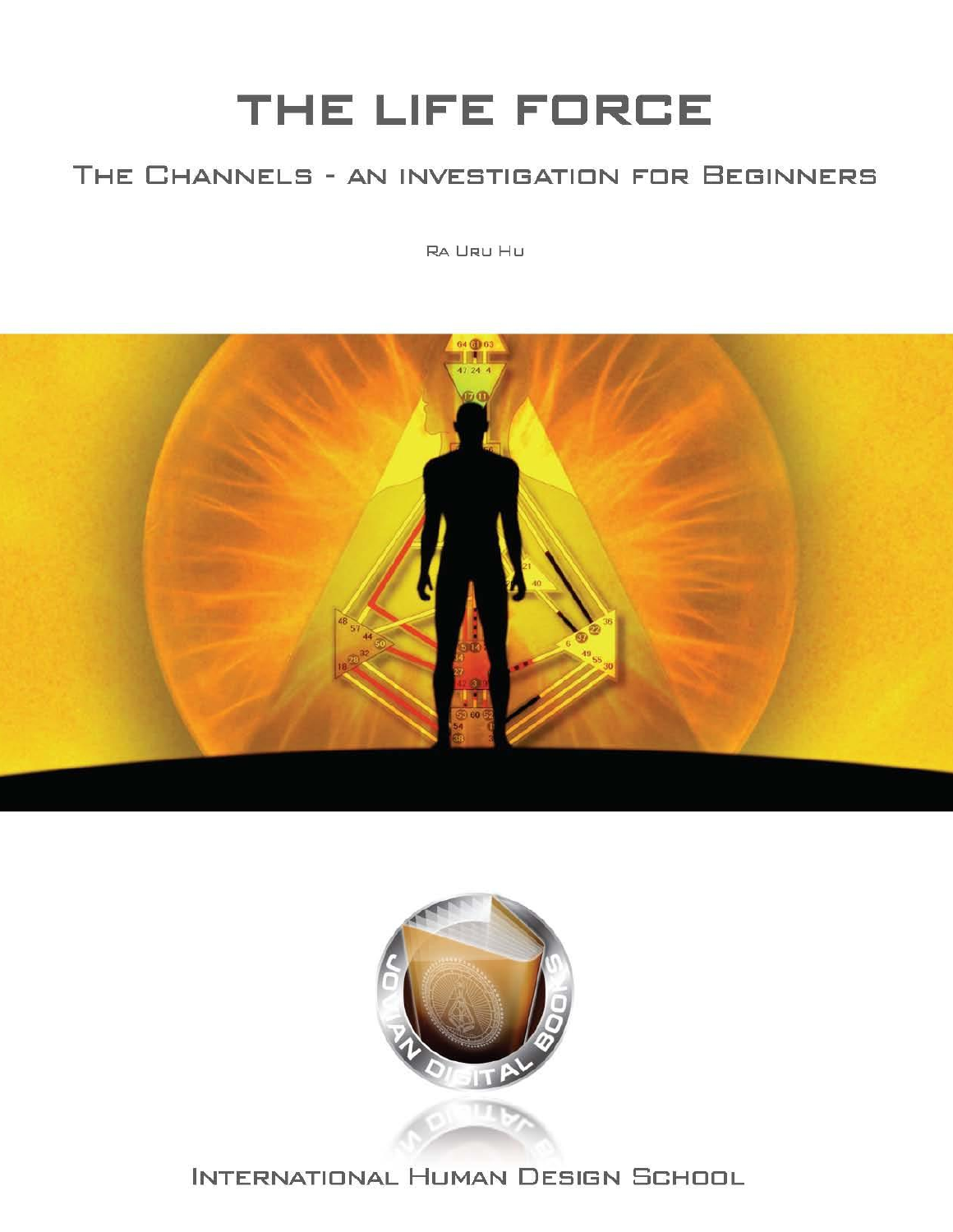#### **THE LIFE FORCE: The Channels**

A Digital Book for Newcomers



Cover/Mau Cattaneo Transcribed/Patricia Balentine Proofing & Layout/Becky Markley



*The Rave BodyGraph™ and Rave Mandala™ are registered trademarks of Jovian Archive Corporation.*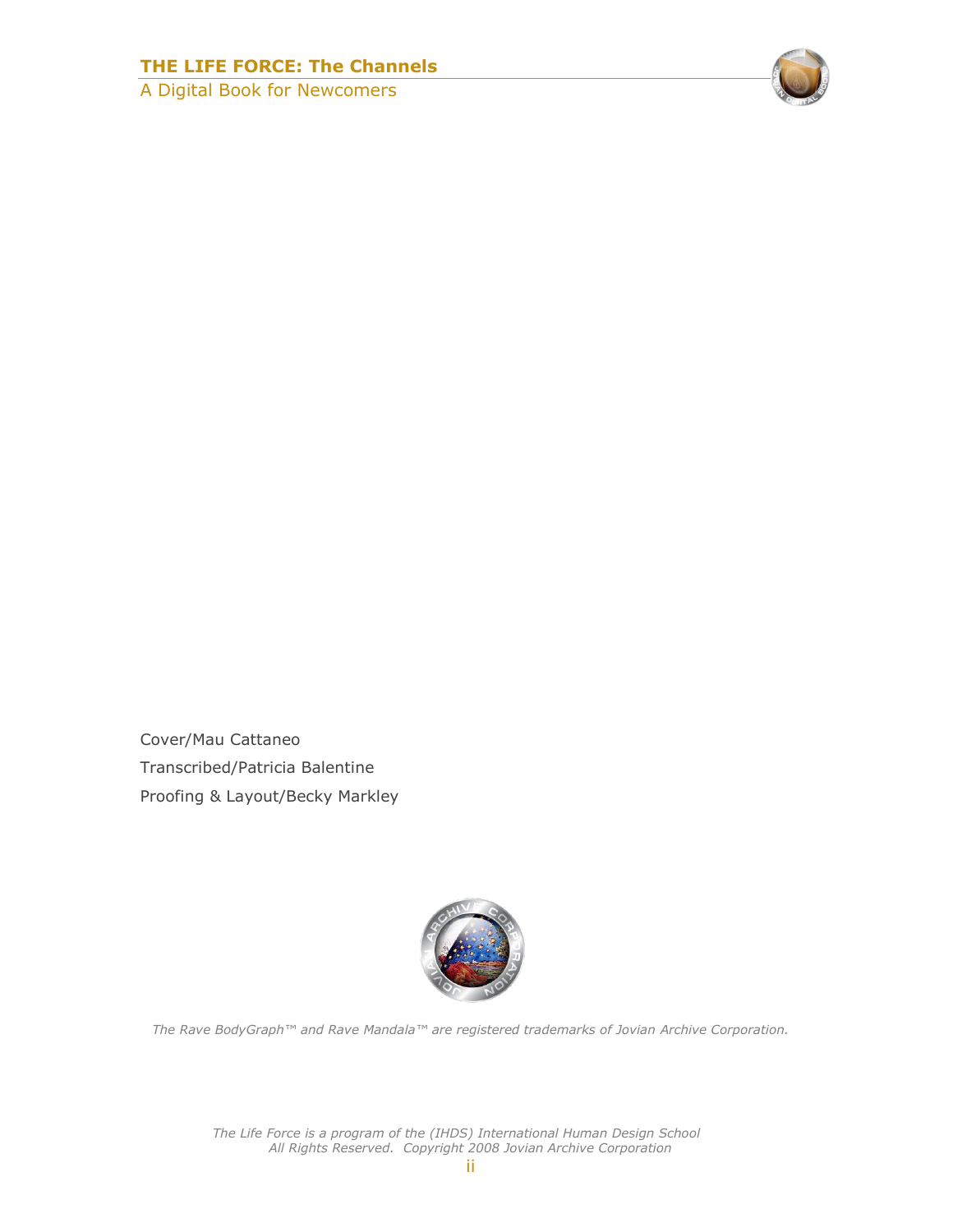

#### **TABLE OF CONTENTS**

| The Relationship Between the Throat and the G Center31 |  |
|--------------------------------------------------------|--|
|                                                        |  |
|                                                        |  |
|                                                        |  |
|                                                        |  |
|                                                        |  |
|                                                        |  |
|                                                        |  |
|                                                        |  |
|                                                        |  |
|                                                        |  |
|                                                        |  |
|                                                        |  |
|                                                        |  |

 $\sim$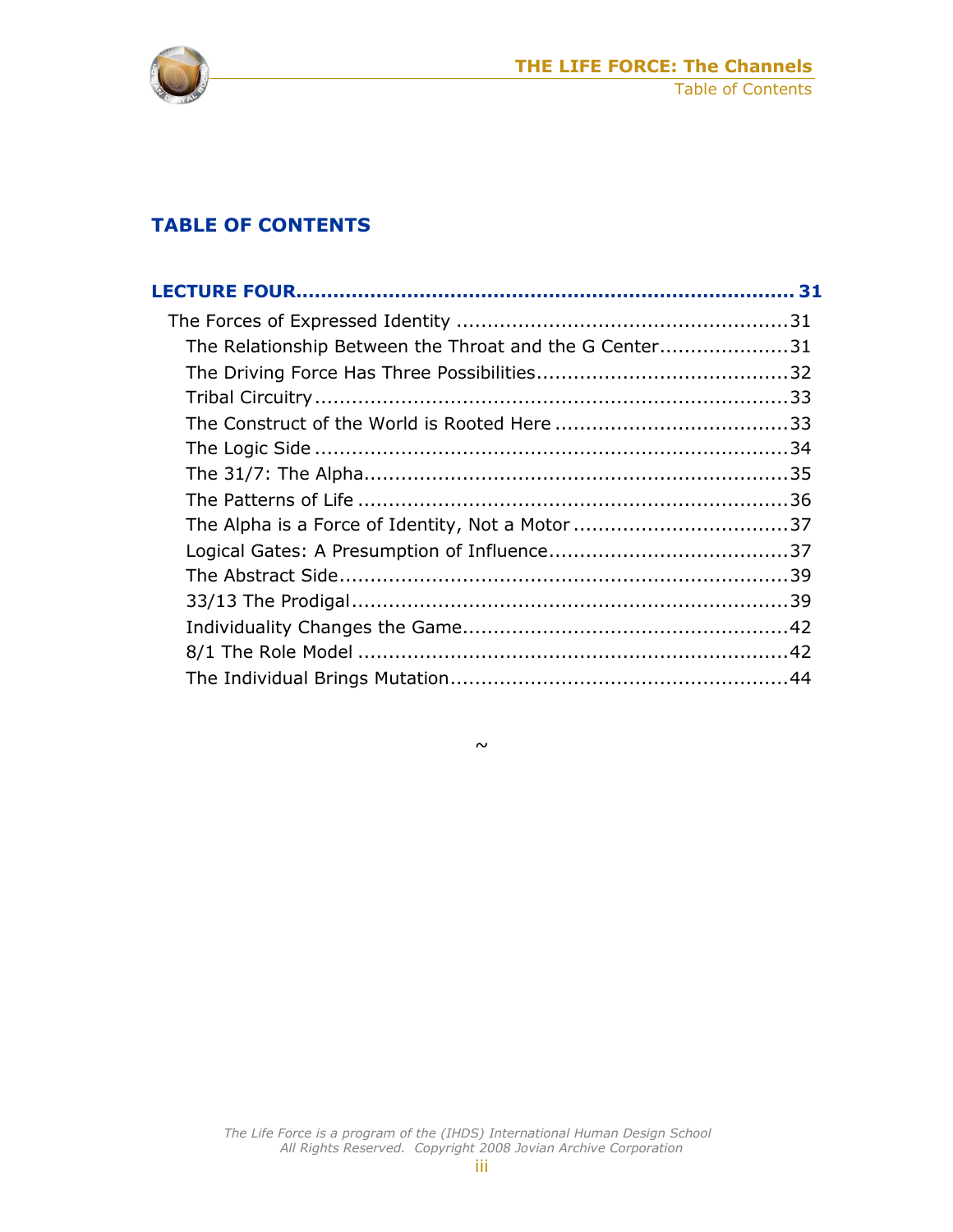

#### **INTRODUCTION**

The Life Force energies of the Channels is one of the least explored areas in Human Design. A great deal of written and audio material is available about Gates but very limited information on the Channels.

This course, originally taught in an 11-lecture series in 2008, was designed for newcomers as well as long time students of Human Design. It offers an in-depth examination of the Channel as a quantum expression of Gates.

We hope you enjoy this journey.

 $\sim$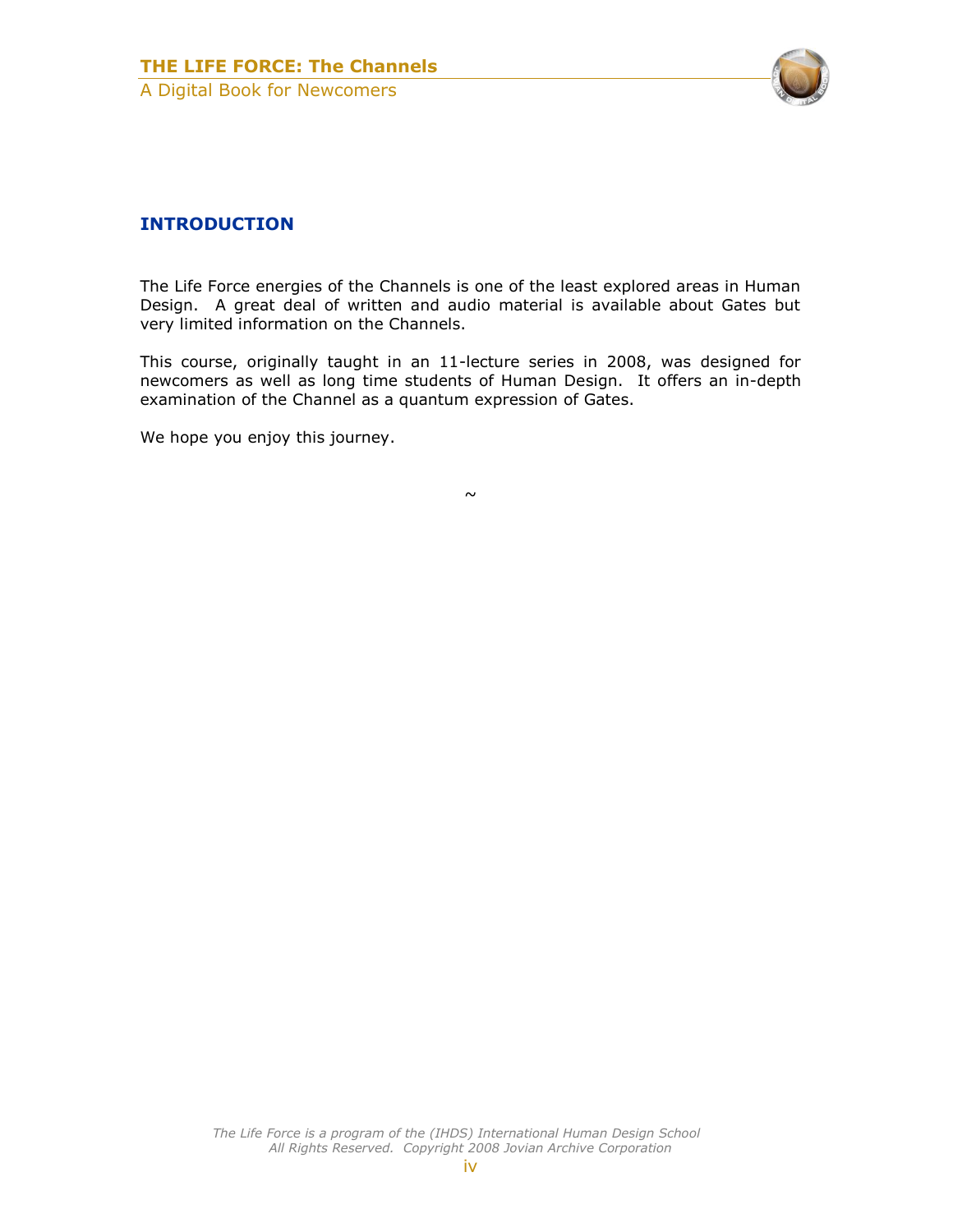<span id="page-4-0"></span>

## *LECTURE FOUR*

#### <span id="page-4-1"></span>**The Forces of Expressed Identity**

#### <span id="page-4-2"></span>**The Relationship Between the Throat and the G Center**

Good morning to all of you this morning. We come to one of those very, very special areas and it is this relationship that exists between the G Center and the Throat. Before I can begin to really even talk about it in terms of the forces that are inherent in it, it's really to understand something about what these channels really represent because they are not simply a construct within the design of what it is to be a human but they're also part of the design of Penta. For those of you who don't know Penta, it's a trans-auric form and a Penta emerges aurically the moment you have three people, four people or five people together within auric contact.

The Penta is really the driving force on the material plane. It is the great organizing force. We are all born into Pentas. We tend to spend our lives either creating our own family Pentas or working in Pentas. It is very much a part of the way in which we are organized on this plane to be able to maintain our viability. So, these particular channels have a transcendent value that goes simply far beyond what it means within a single human being.

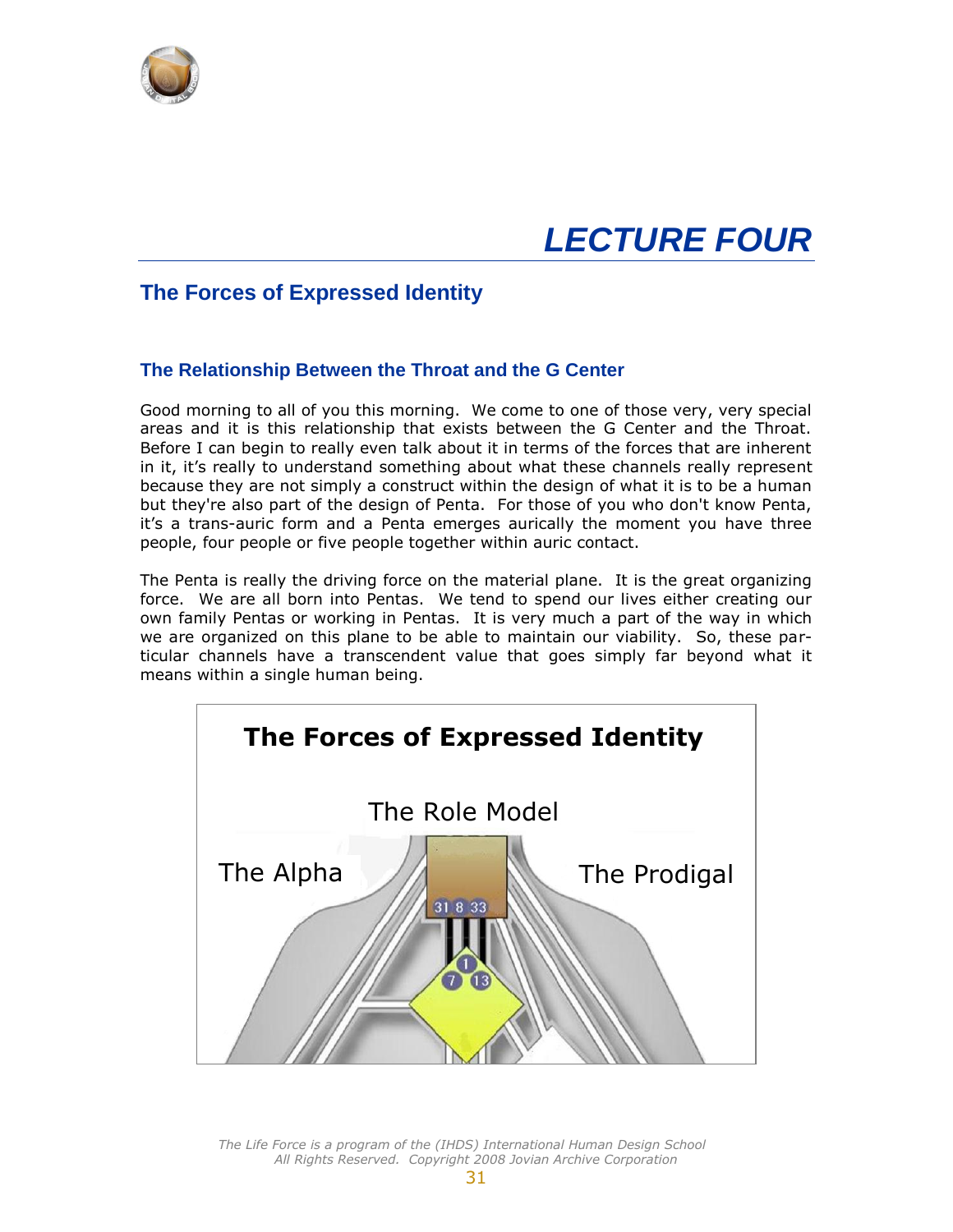

#### <span id="page-5-0"></span>**The Driving Force Has Three Possibilities**

The best way to really begin to understand it is to have a sense of these three gates in the G Center. As a matter of fact, the best way of seeing that would be including



the 2 as well, because what we're looking at in this is the Cross of the Sphinx, the great directional cross. Within this configuration, the 1, 7, and the 13, are role gates. These are roles of the identity. And of course, the  $2^{nd}$  gate, which mystically is the driver and the place where the vision and direction is established. You can sort of see it as a trident. That is, there is this direction that is established out of the relationship between the 2 and the 14, *The Keeper of the Keys*, a force we will look at next week. In this driving force you can see that it forks out into these three different possibilities. That is, the direction has three possibilities.

Those possibilities get expressed through the logic on one side and the abstract on the other side and the individual in the center. And of course, this is the three different ways; if you were imagining this as an illustration of driving on a highway, basically what you're looking at is the **logic** is always looking ahead, it's looking out the front window, it's looking towards the horizon. Whereas, the **abstract** is always looking in the rearview mirror, it's always seeing

what was left behind. The real dilemma, and you don't want to drive with these people too often, is the **individual** because sometimes they're not paying attention

at all, because sometimes they just suddenly just go right off the road and head into new territory.

So, what we're looking at is both a directional frame, a relationship to time: past, future and now, but more than that we are looking at specific roles. And of course, the whole expression of this, the G Center to the Throat in terms of the language within Penta, these channels represent models. And you can see that in the expression of the individual aspect that is actually referred to as a role model. They can all be referred to as a model.



Again, really grasp that this is something that transcends, as a force, more than just the individual process. These are models that are designed to have impact, to influence, and to affect those who are aligned to the frequency. Again, if we looked at it just simply through circuitry, what we're looking at here is the role expression of the three largest circuits; that is, the logic, abstract, and individuality.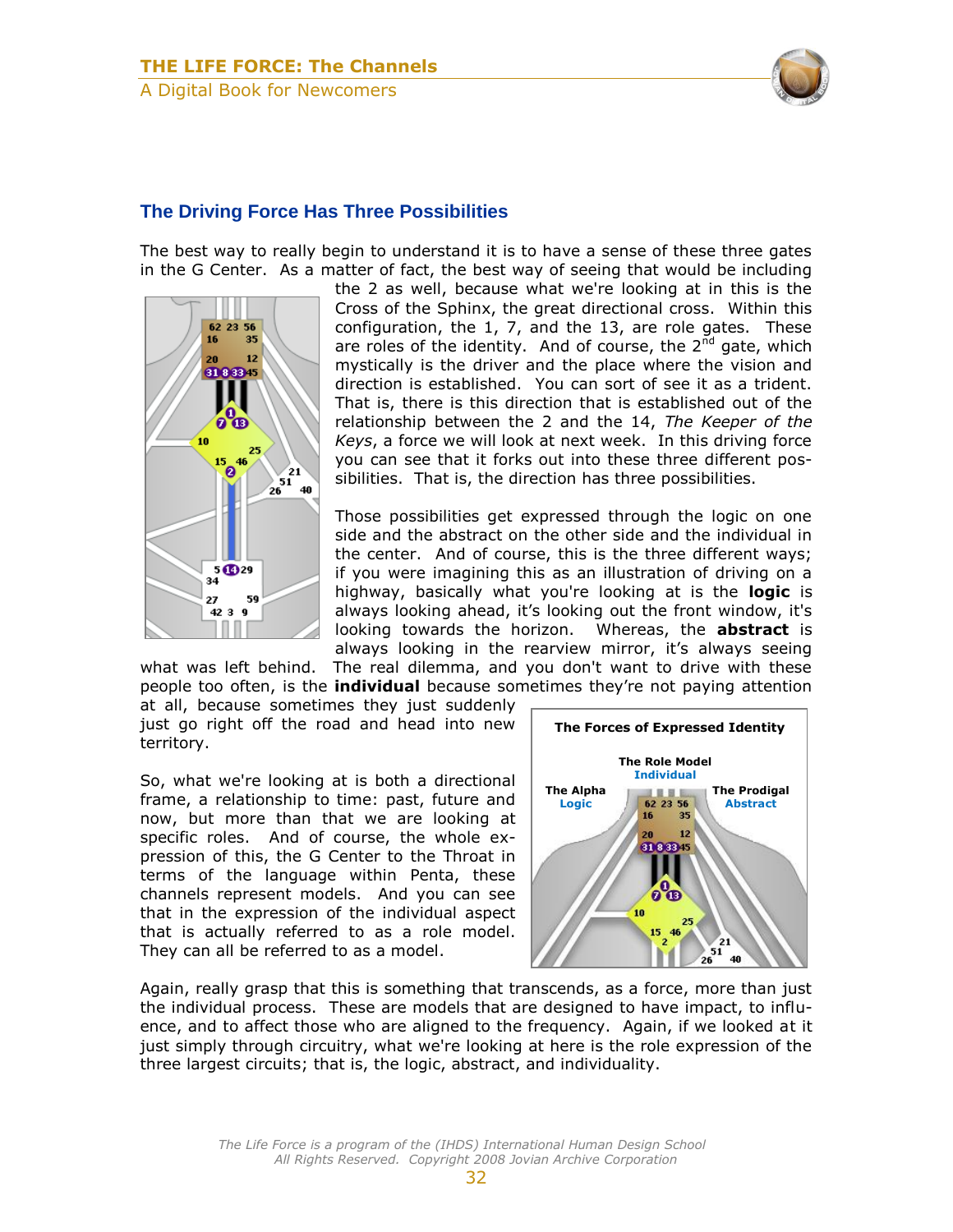

#### <span id="page-6-0"></span>**Tribal Circuitry**

By the way, the tribe—as you can see, it's an interesting illustration because I'm always interested in symmetries, if you look at the bodygraph as a whole it's clear that these three channels are running up the center of everything. And you immediately have the illusion that it is running through the center of all the Centers, as



you see it here where, symmetrically, it is centered in the center, in the G Center itself.

But of course, you'll notice here in the Throat Center, which has an unusual configuration, that there is this gap over here filled in by the  $45<sup>th</sup>$  gate, the  $45<sup>th</sup>$  gate being the tribal expression going down to the Ego. And so what is also interesting to understand in terms of just adding basic depth to your understanding of circuitry is that the main circuits—logic, abstract, the collective circuits and individuality—that they have an identity expression.

That expression is a model for everyone else; whereas in the tribe there is no identity expression at

all. As a matter of fact, the only expression is an expression of the will, which is quite a different thing. So it's just something interesting about the nature of the tribe and how different the tribal circuitry is in the way in which it functions and expresses itself than the rest of the main circuits.

#### <span id="page-6-1"></span>**The Construct of the World is Rooted Here**

After all, the basic world, our construct of the world is rooted here. And the way in which we are going to operate in this world is rooted here. This is where the deepest influencing, we could call it conditioning or homogenizing, because in a sense these are very much homogenizing processes. They are giving a life force to the circuit itself as an expression. And again, when I say it is an expression, obviously the expression is fundamentally verbal. We're dealing with a direct connection between the G Center and the Throat, so we have the verbal expression of identity. And in this verbal expression of identity, you have the standard being established for what the purpose, in the end, is of that circuit.

When you see this within Penta, you realize that each of these models represent a way in which we operate successfully relative to all the other forces on the planet, how we operate successfully in terms of the way in which we put ourselves forward. In other words, the way we express ourselves, the place that we're coming from in that expression. So when we're dealing with these forces, we're dealing with something that is very special.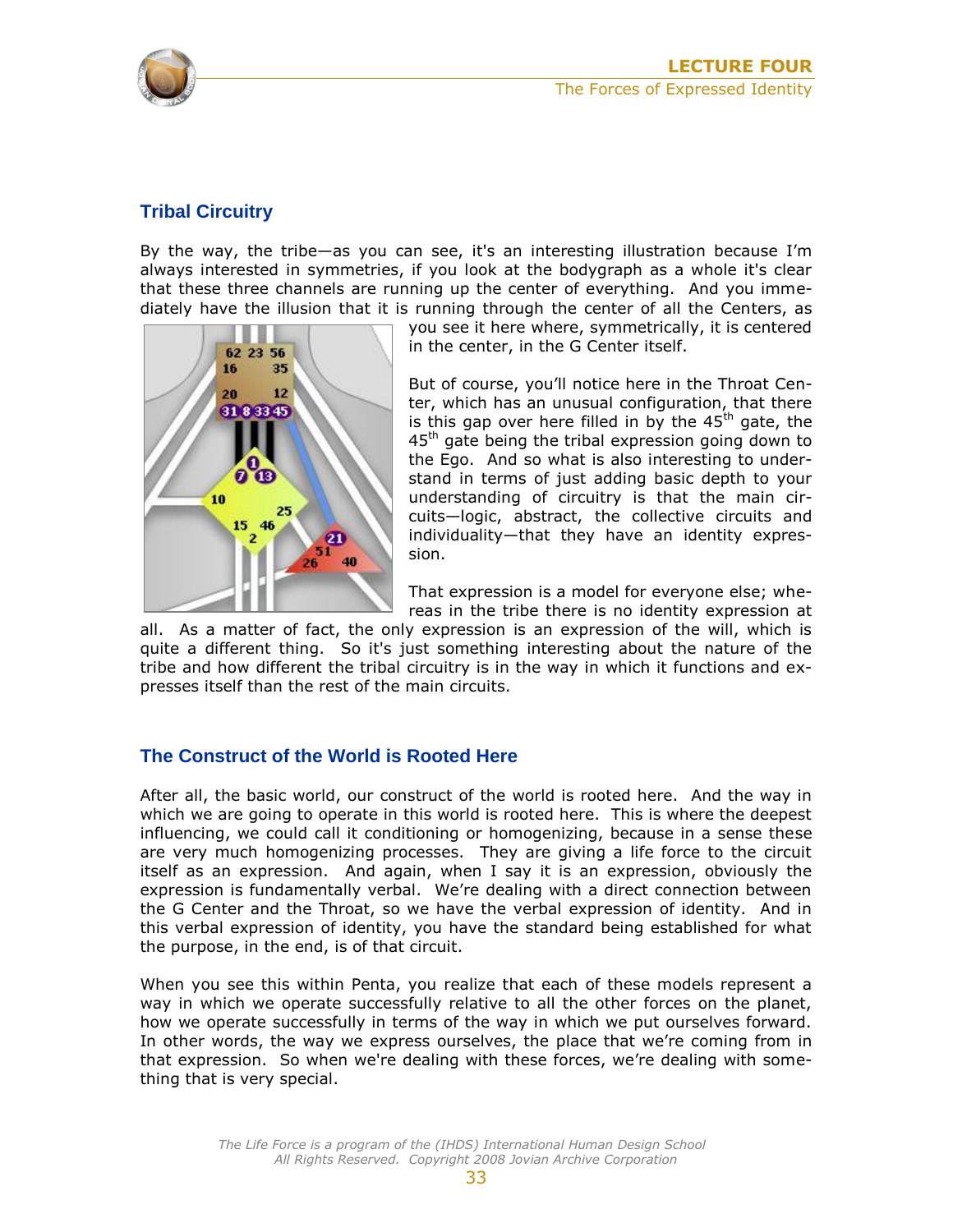

#### <span id="page-7-0"></span>**The Logic Side**

Let's begin over here on the logic side. First of all, when you're dealing with the collective you're dealing with a fundamental keynote which is: **to share**. It makes

the collective as different from everything else in the circuitry as can be. When you think about the social nature of humanity, where does that social nature come from? We are a gregarious specie; we are able to come together in huge, huge numbers.

When you think about the social nature of humanity, the first thing to notice is in individuality, almost all of the bodygraph, the majority, there's a huge amount of activations in the bodygraph that are specifically individual in their nature—the integration channels, the individual circuit, the centering circuit. Yet, out of all of that there is only one channel, the



12/22, that is social. We think about this tribe, and we think about the tribe being fundamentally social and yet the tribe has two specific social channels: the 59/6, which is *The Channel of Intimacy* and the 40/37, *The Channel of the Community*, the



channel of the bargain. The fact is that both the tribe and individuality are deeply limited in their social potential. And obviously individuality is the most limited in its social potential.

And then you come to the collective, that is, the logic and the abstract. Every single channel is social, every single gate is social *[see the image of collective circuits on the next page.]* It is one of the things to understand why the collective is the collective. This is the foundation of being able to bring human beings together. After all, the tribe isn't necessarily going to be friendly to the tribe in the next valley. Individuals in and of themselves operate pretty much within an aloneness. The reality is that the way in which we understand humanity being social is rooted in the collective; it is the collective that binds the world together, that gives us, in fact, the modern world that we have.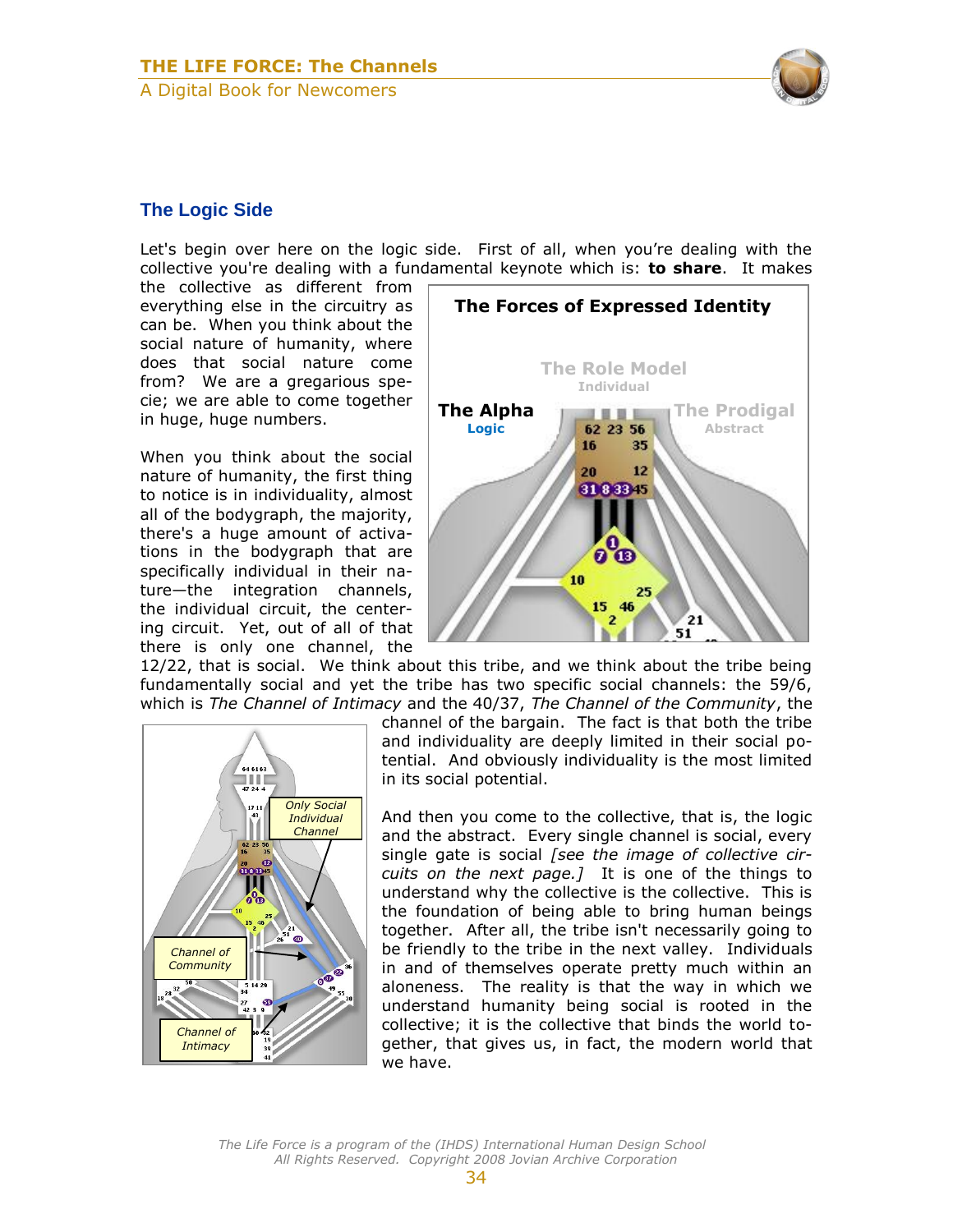

So it is the sharing that is something really to recognize about any collective aspect. In other words, that it's not intended to function alone. So for example, if you have the 16/48 which is the *Channel of Talent*, which is logical, which is collective, the talent is something that has to be shared. There is no point being gifted at something and being a painter, for example, and never showing anyone your paintings. That's not being a painter. It's like the tree in forest and it falls and there's nobody there to hear it. It is one of the things to understand about the collective that it survives through sharing. This is something ready to grasp. It can make the collective very uncomfortable because they are often ready to share things that nobody else really wants to have anything to do with. But nonetheless, that is their imperative; they must share.



#### <span id="page-8-0"></span>**The 31/7: The Alpha**



So first of all, when we're dealing with 31/7 we are dealing with the  $7<sup>th</sup>$  gate which is the identity gate, which is the role gate. These role gates are very important. Normally in looking at any life force, you really focus just simply on the expression, in this case *The Alpha*. And yet, to really grasp The Alpha, you have to understand its role. This is an identity role. And it means that the collective is

here to be the leader. That's all it means. The  $7<sup>th</sup>$  gate is a role gate and it's the role gate of the various kinds of leadership, whether you're going to be an authoritarian or a democrat or an anarchist, all the variations that are there. But basically it is something to understand about the way in which we are designed.

The most significant life force of all, and again we will look at the tantric forces, the 15/5, next week. The 15/5, of course, is the *Channel of Rhythm*. It's the channel of being in the flow. And this channel of being in the flow is one of those channels that you find everywhere. It is a part of life on this planet. It is in all the various forms and it represents the basic pattern of life. It is the design of the single cell, as an example, the definition possibility of a single cell. And it means that life on this planet is fundamentally logical.

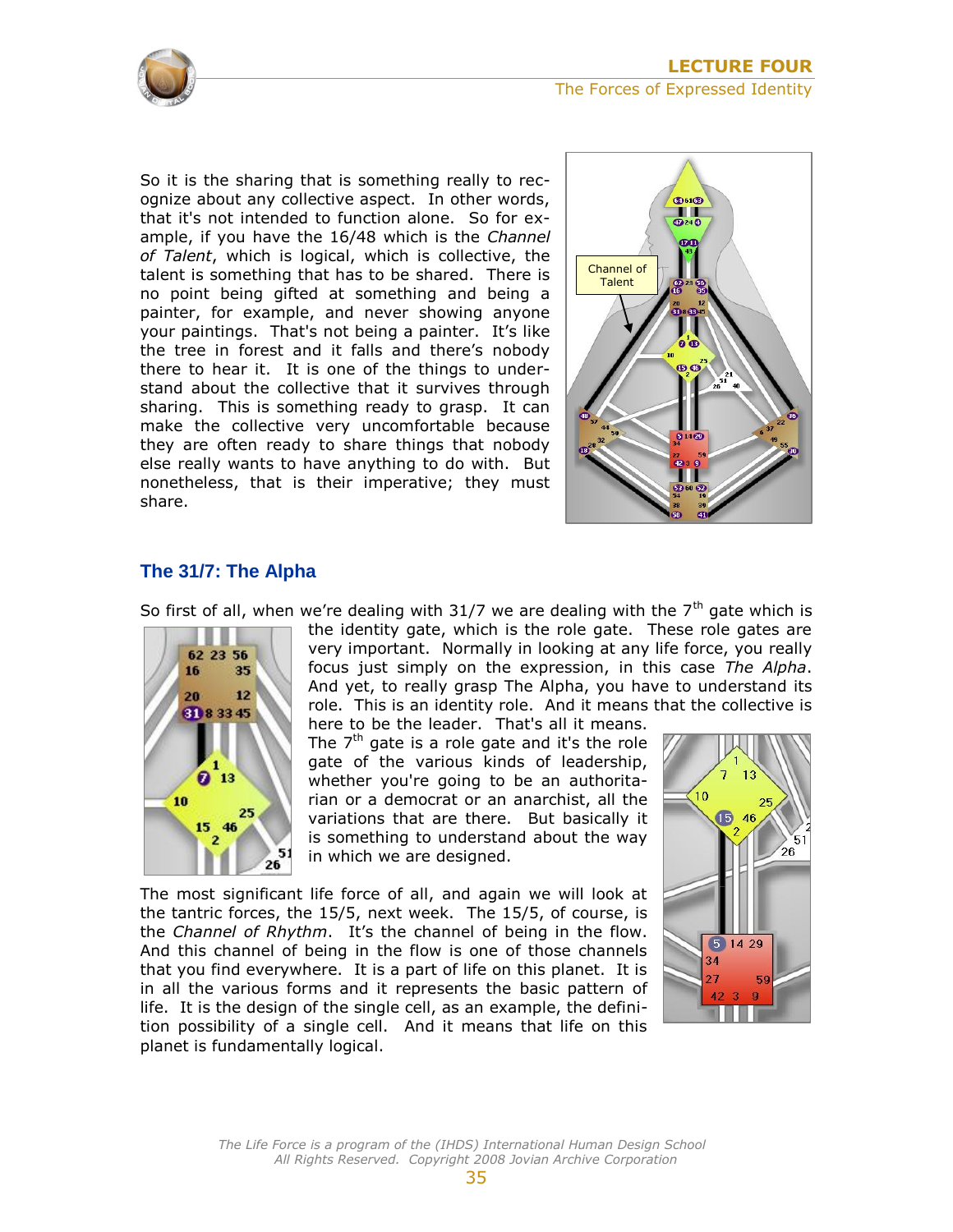

#### <span id="page-9-0"></span>**The Patterns of Life**

This is the first thing to really understand about the importance of collective logic. Collective logic forms the basis upon which life is established on this planet. It is

these patterns, these rhythms, it is the cellular pattern multiplied and multiplied and morphed and so forth and so on. Ultimately what you're getting is that we live in this incredibly patterned world. Human Design gives you an extraordinary perspective into the nature of the pattern just by being able to watch the way in which the program impacts us, to be able to see the way in which we are caught up in a pattern system.

Now, the thing that makes the pattern so important is that as a bio-form, we are always vulnerable. We all know that; our bodies are fragile. Life is not something that is guaranteed to be long and guaranteed to be healthy. And the vast majority of human beings really suffer on the physical plane. Life is full of threats. And those threats vary, obviously depending on where you are in the various levels and strata of life on this plane. But the fact of the matter is that we are fundamentally insecure as a species. All species are insecure.



They want to survive and they want to be able to maintain their control over their territory, and have the resources that they need, and so forth and so on.

What we rely on is patterns that work, because we can trust them and we don't have to be insecure. We are always reminded of this in our modern lives, the way in which we can be assured by the pattern that things are going to be reliable and consistent. You come here this morning expecting me to be here and teach. This is part of the collective logic process. And the fact that that expectation is met doesn't mean that you're consciously making a big deal out of it; it simply maintains this sense that we can trust the pattern.

All of us who deal with democratic societies, so-called, we're always dealing with



examinations of the pattern, criticisms of the pattern, promises of introducing new patterns that are going to protect us as we move into the future. And the thing to see in this is that when you take this role that is given to logic, that logic is to be the leader *[gate 7.]* When we look at the other end of it, obviously this is something that is intended to bring influence *[gate 31.]* This is what this is all about. This is intended to bring influence. And so it is the role of logic to guide humanity into the future.

The irony of all this is that these are the only people we trust to lead us into the future. And of course, they're not necessarily correct. The fact that you can establish a pattern, which is done in science all the time, that you postulate a specific pattern, doesn't

mean that it's the truth. It doesn't mean that it's anything other than a pattern. The thing to recognize about logic is that it has a lot of power, because logic can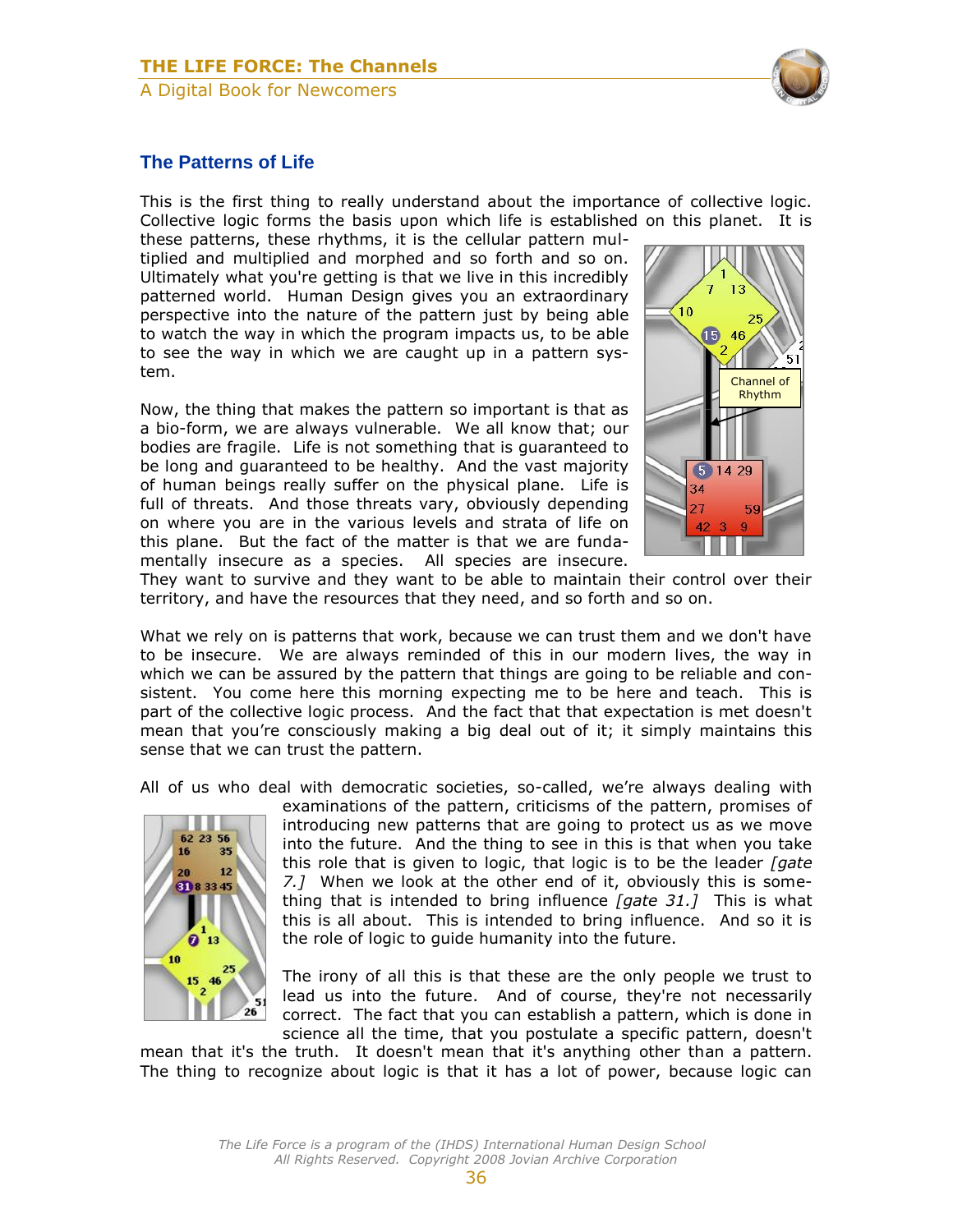

make you very uncomfortable because the moment a logical person is saying there's something wrong with the pattern—and of course they have to share that, that's why we have in the logic system the two most deeply critical and confrontational forces, that is, the 17/62 with its very, very powerful opinions and details, and of course the 18/58 with this vitality to be able to challenge the patterns.

The thing to understand about the whole pattern system is that at the same time we trust the pattern, that we want to trust the pattern to lead us safely into the future, we're still not sure. It started way back in the  $63<sup>rd</sup>$  gate in the logic system, the pressure of doubt *[in the Head Center.]* It's the question that kids will ask when they do mathematics and they have to redo a formula that has been proven a million times a year for a hundred years. This is the way that logic works, because at any moment the whole thing could break down. We'll get there, but the whole thing could break down.

#### <span id="page-10-0"></span>**The Alpha is a Force of Identity, Not a Motor**

So, the role of logic, this role of The Alpha, is a model. And because this is a model it gives all logical activations this quality of "I know where we should be going," or "I think I understand in the right language where we should be going." And of course, logic, because it is inherently influential, because we are insecure and we need a secure future, the comments of logic really impact us. When you're looking at rulership, the role of those who lead us, the 31/7 is this classic, modern, democratic leader. And I say "democratic" because the 31/7, in and of itself, is not a motor. There is no motor here. This is not a life force that carries motor energy with it. This is a force of identity.

And of course, as a force of identity, if you think of it as a projected element, it demands recognition. We know something about the nature of the Throat Center. The Throat Center is a center that is always seeking identity. It is always seeking attention, attention to its identity. This is the whole thing about the Throat, "Look at me, look at me, look at me." This is the Throat. You've got an open Throat and you have somebody always, in one way or another, saying, "Look at me, look at me, look at me."

#### <span id="page-10-1"></span>**Logical Gates: A Presumption of Influence**

So, one of the things to grasp here is that these roles, these models that we're looking at, they in and of themselves don't necessarily have any real power. What they have is a capacity to express a role identity and impact others or influence them or affect them. And it is only with that support that they really get to live out their power. After all, they are an expression.

So the moment you're looking at any logical gate, you're always looking at a presumption of influence. It's a presumption of influence, because it's inherent in logic. It's inherent to carry The Alpha quality. The other thing is that the moment you're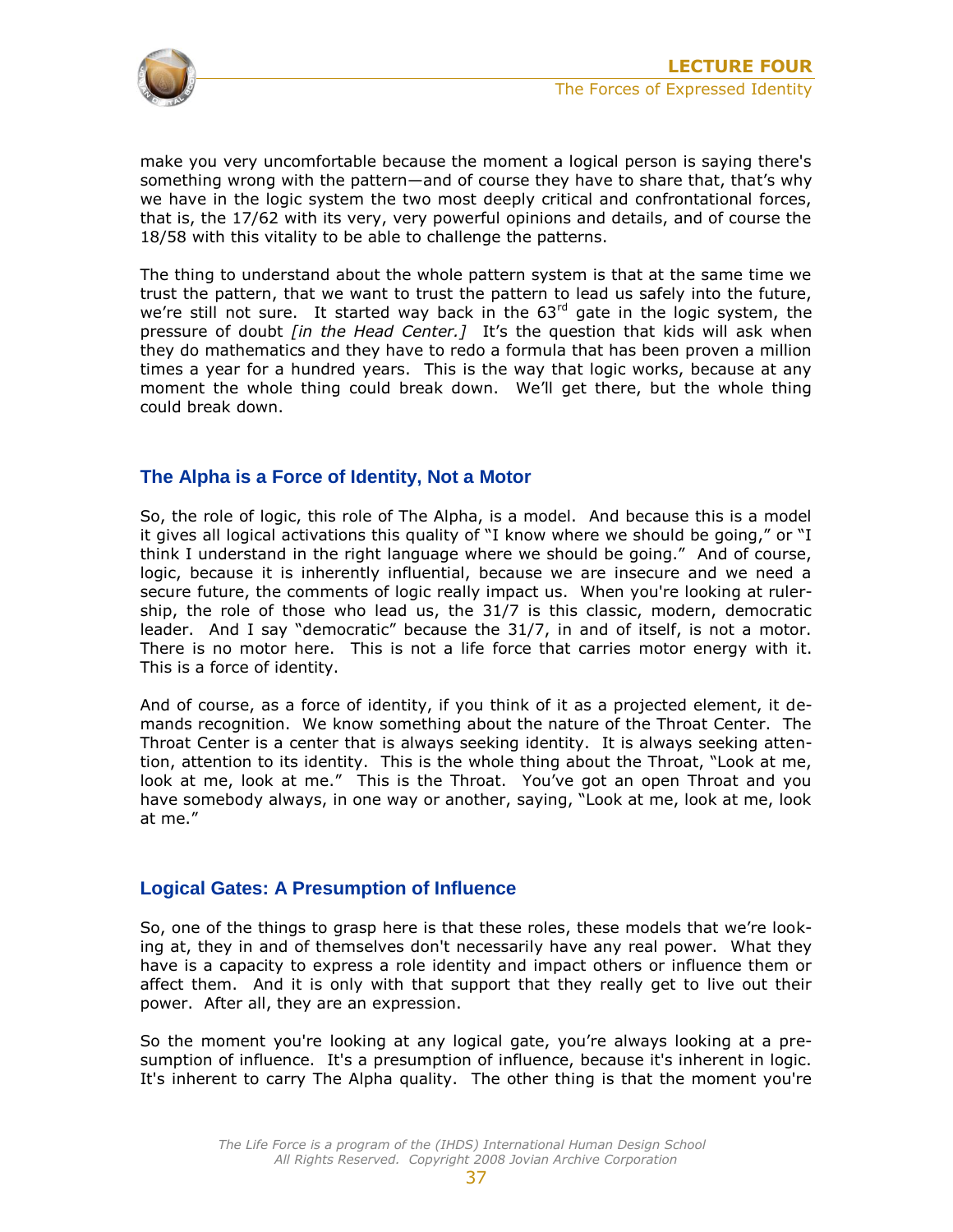

dealing exclusively with the impact of The Alpha is the moment you become overly concerned about the future. That is the risk, being so concerned about the future that you have no life in the present.

Think about this in the context of what it means on the material plane. Again, these are roles that are there to, in this logic sense, be able to deeply, deeply influence us, and to influence us to take a specific direction. Remember, this is the Sphinx. So this is The Alpha's direction. The Alpha says, "This is the way to go," and it means that every logical gate carries within it this quality. This quality of "this is the way to go." And because it is shared, because that is the inherent quality of it, and because logic is argumentative, understand that; it is deeply argumentative. Now, that doesn't necessarily have to be a bad word. That is, argument can be also expressed as discussion, however we want to put it. I don't want that to have just a negative patina to it.

But it is something to understand about what happens to logic. The moment logic says, "This is the way," somebody logical says, "Are you sure?" There is nothing sadder than a king without his people, if you know what I mean. The Alpha is nothing without its ability to be able to influence the other, which means that The Alpha in its understanding of the pattern cannot simply benefit from the pattern alone; it's pointless.

In order for them to be able to fulfill what is their role they need to get others to follow the pattern. And in order to do that they're going to have to deal with the basic thematic of logic, which is to debate. You see that in the buildup to political elections in democracies where you have this debating that takes place. This is classic logic, two Alphas trying to influence you in terms of which one will provide you with a better future. That's basically what it is. And we accept the argumentation, in that sense, the debating that is a part of the process.

In any kind of understanding of this role it is really leading you to appreciate something that logic brings to us that is very profound. It brings an insistence on our ability to be able to express ourselves and to be able to express ourselves well to the other. When you're looking at the logic system, because of the  $62<sup>nd</sup>$  gate, you see that within logic in order to be able to express the diversity of patterns that language, words, had to be added. That language had to be expanded, vocabulary had to be expanded in order to be able to express all the possibilities of the pattern.

It's one of the great gifts that we have as beings. And it is something to see very clearly about what The Alpha brings is that the assumption with an Alpha, because the word has many meanings, the assumption about The Alpha is that this is, like the  $1^{st}$  line of the 7, just a pure authoritarian force, but it's not. It's really isn't. And its ability to be effective as an Alpha is going to be conditioned on its verbal ability to be able to influence others. And that verbal ability to be able to influence means it has to be able to defend its pattern positions. And of course, with this comes the development of logical linguistic skills, skills for debate, skills for argumentation, and skills for presenting your positions, on and on and on and on and on. But what we're getting out of that is something very special. Logic brings us a tremendous advantage in the development of our communicative skills.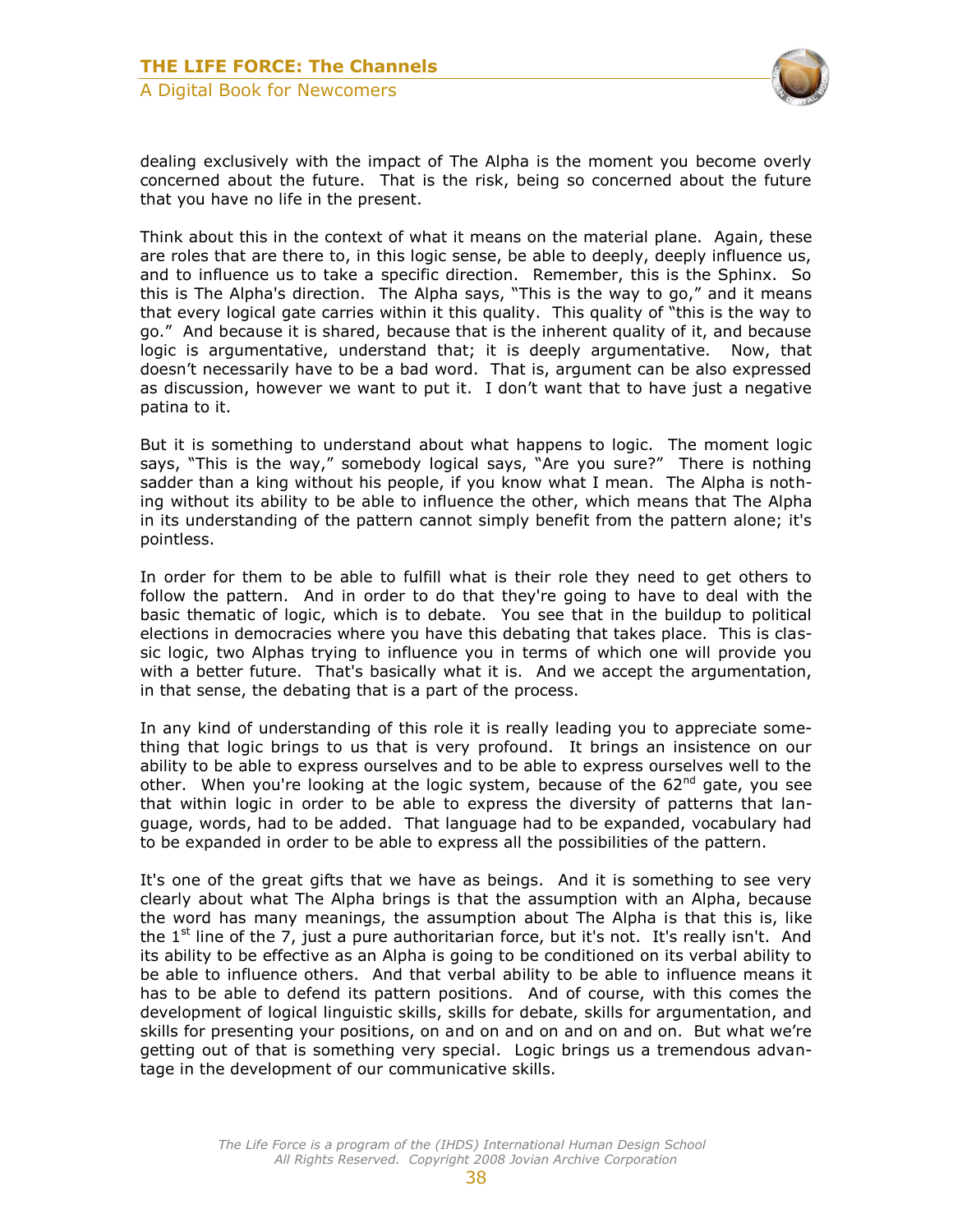

It's also inherently democratic, if I can put it that way. I mean that is inherently democratic in the sense that logic is always designed to be challenged. And so it means that no force in logic is a force that is divine, a force that can simply make a statement and that's it. Only in the tribe is that possible, because again the tribe isn't connected with an identity. It's connected with the will, a common will. With a common will one can be deeply, deeply dictatorial. But The Alpha is not like that. Again, it is rooting in the sharing and the deep, critical function that is there.

#### <span id="page-12-0"></span>**The Abstract Side**

Let's move to the other side, the abstract process. The moment you're looking at logic, you're looking at these patterns, these constructs. You're looking at the movement of the pattern to the future and security and all that. And then you go over to the abstract and you see that it is only interested in one thing and one thing only: living this life. Not thinking about how you can live it. **Logic** says: one day we're going to have houses that float in the air. Logic with all of its fantasy and its stories about what is going to be possible and what the patterns are going to lead to, and on and on and on. And the **abstract** says: I just want to have an experience now. I want to be involved in life. I want to be somebody who's alive. I want take the best out of what life can offer, and so forth and so on.

#### <span id="page-12-1"></span>**33/13 The Prodigal**

So, it's very, very different. It is also deeply social, because The Prodigal does something that The Alpha would never do. The Alpha says here's the pattern, follow the pattern. The Prodigal says, "I don't know what's going to happen, but let's do it." This is very different. It is all about that possibility of something, the experiencing of it, feeling it, taking it in as a process. After all, when we look at the human experiential way, at least in the way in which it is understood in Design, the human experiential way is an abstract process from the 41 to the 30, the 36 to 35. The whole basis of human life is rooted in its experience.



We know the story of The Prodigal. The Prodigal child is taken from the Old Testament Biblical story of the prodigal Child that leaves home and goes out into the world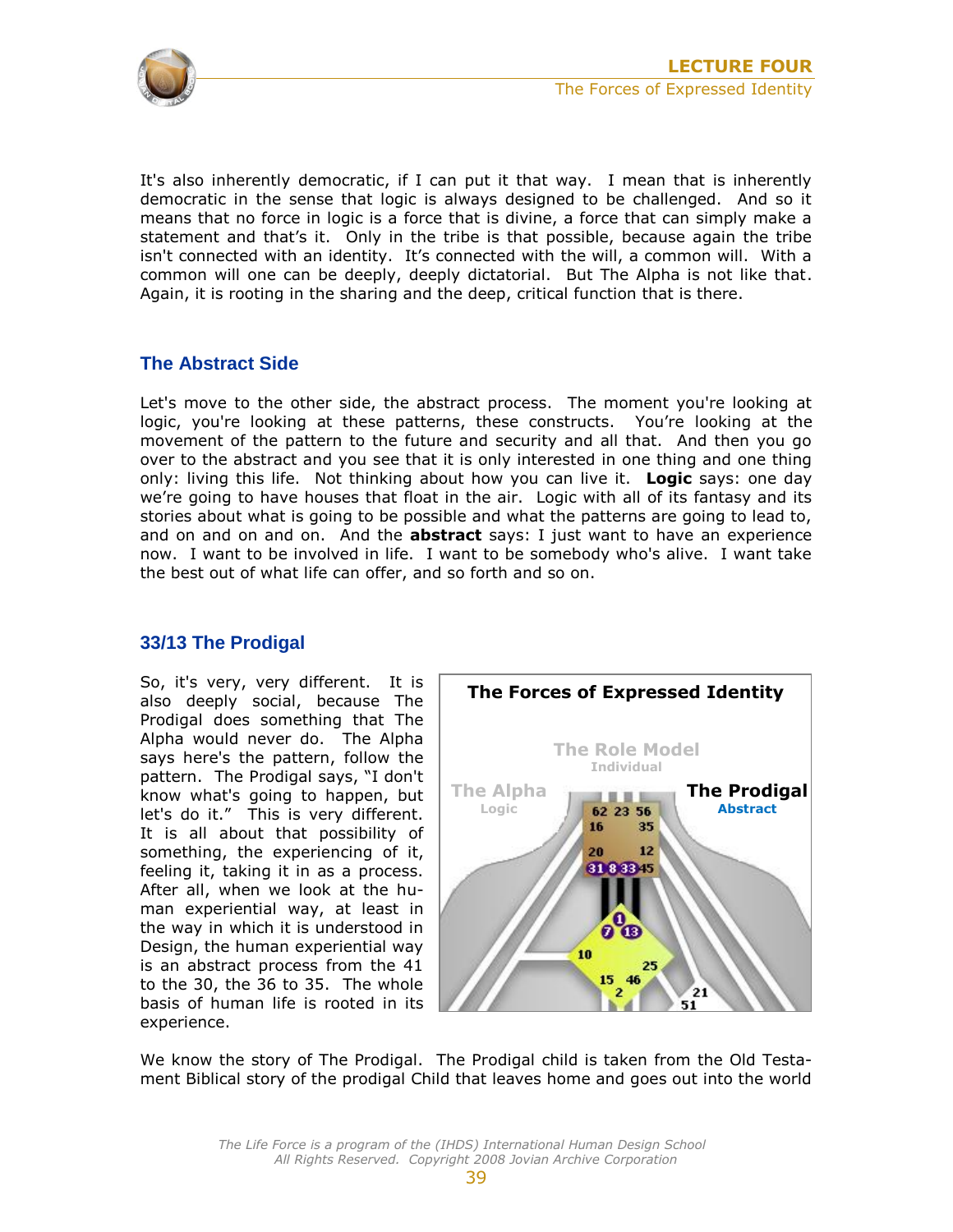

and lives the life and breaks with the patterns of the family, of the tribe, of the collective of its early years. Goes out into the world and visits strange places and so forth and so on and eventually comes back and tells the story. This is history. It is perhaps the most profound thing about us, in a way, is that experience is never lost. You can see that to the extreme now with tens of millions of people blogging; every kind of experience is recorded and available for others to share.

When you think about mammals, and you think about what happens when a new generation is born, that the learning that can be passed on, the knowledge that can be passed on by the older generation is incredibly limited. It is limited to the priorities of their kind and their environment and their game and whatever it may be, but it's very limited. From generation to generation there is absolutely no change in the way, over all, the species going to function. It is what makes us so incredible and again, it goes back to understanding that this is all about the Throat. It is about our capacity to be able to communicate to each other.

The thing to recognize about the collective is that it guarantees our collective intelligence, our collective consciousness, our collective awareness, because experience and possibility are things that are constantly being shared. So, when we're dealing with the abstract side, we're dealing with the way in which humanity grows exponentially, generation after generation, through the sharing of experience. This is what this force is all about. And it's not simply that the abstract is here to go out into the world and meet the challenges of this plane. It's more than that; it's that they have a responsibility to share it.

It is the beauty of the 13<sup>th</sup> gate. It has this wonderful name, *The Fellowship of Man*, mankind or womankind, or people-kind, whatever it is. But I like what its real name



is; it's the gate of secrets. It is the role of being open to the other, being ready to share with the other. But the secrets are here. And what I mean by that is I'm not trying to be mysterious with that word. Think about what happens to the mammal. A mammal gets cut off from the rest of the herd, let's say and it gets lost in some little nook or cranny somewhere. It is hungry. It sees something and it smells it and it licks it and it's desperate so it eats it and it's terrific. The fact is that that herd is going to move on. And when that one gets back to it, if it's lucky enough to get back to it, unless it is the oldest or the leading male that is going to be moving that group, there is no way that it's going to come back and say, "Hey, I found this incredible place and it's got this great food there that I've never seen before and wow,

we should go over there." It doesn't happen.

This is the thing about the secrets. When you live life, you learn so many things. We all know that. This is a part of the mythology of the parent telling the child, "I've been there, done that," because that's the language of the abstract—I've been there, I've done that, let me tell you about it. Don't think it's this or that, I'll tell you what it was because I've been there and I've had that experience.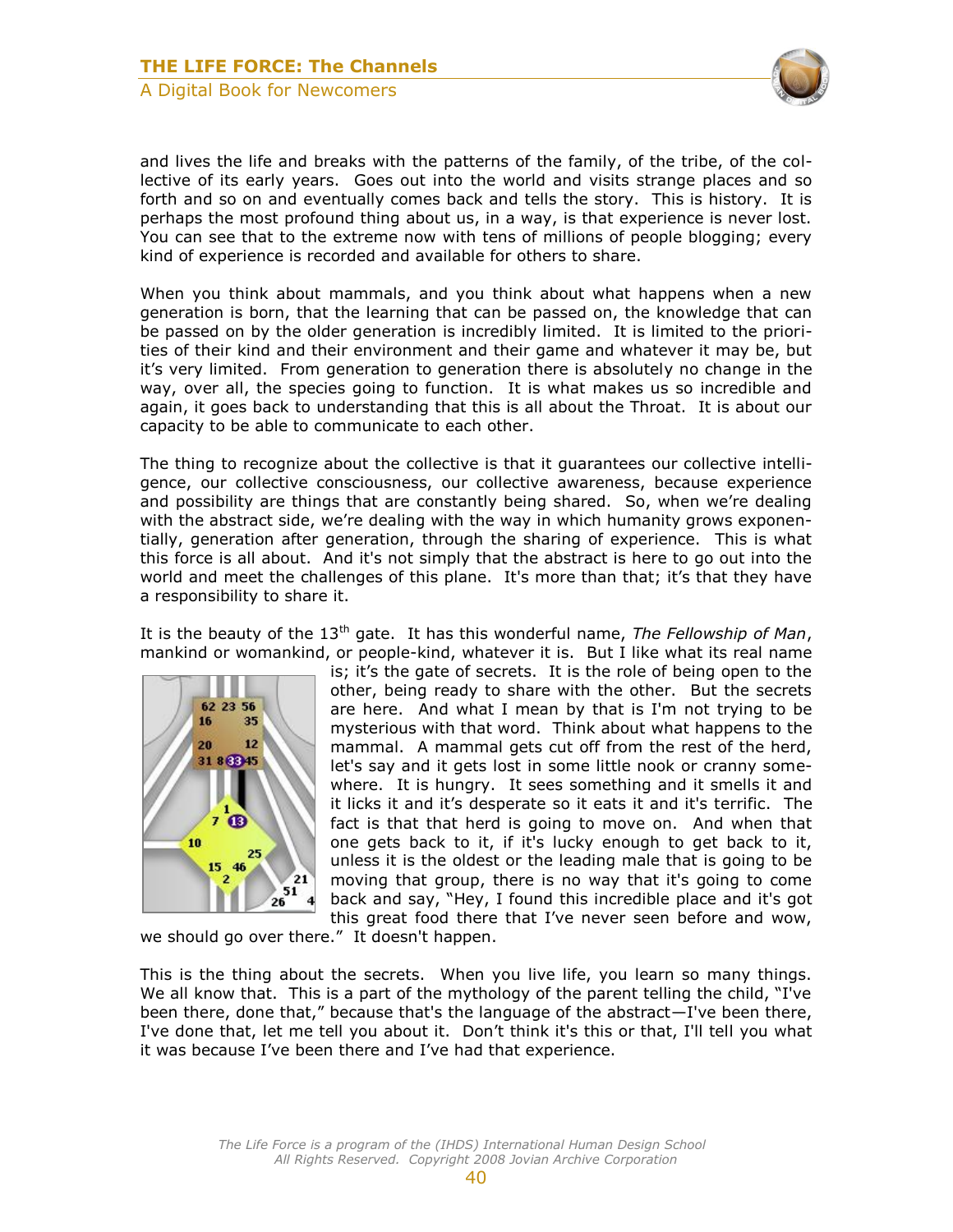

This is enormously profound because this collecting of experience, you can see that in our most ancient tribes. After all, the larynx dropped; that great mutation in the Throat that led to our ability to articulate about 85 to 90,000 years ago. So, we have a very, very old tradition of the oral transmission of knowledge, the tribal storyteller who would keep generations and generations and generations of stories available so that each new generation could benefit from its history. And in benefiting from its history and having the ability to be able to have so much information to start with, again there is this mutation in terms of its capacity to add to the possibility of the next generation.

Nothing is more evolutionary, in a way, than this process of The Prodigal, the roll of this expression of the abstract, because after all, when we get to the  $33<sup>rd</sup>$  gate. which is gate of retreat, it's a voice that says "I remember," or not, by the way. This remembrance which can at a mystical level be revelation, this is the ability to really be able to express everything that has taken place in the experience.

It is why we have—if you think about the arts, as an example, particularly the written arts, this is all prodigal work. That's what it is. It's all prodigal work. So much of what we read, so much of what humanity reads is the retelling of experience. It's the newspaper, it's memoirs and biographies, and it goes on and on and on and on and on. It's simply just descriptions of things. It's the Web. It is all this vast, vast, vast experiential knowledge that has been stored. It gives us incredible advantages.

As a matter of fact, we have reached a point; you can really tell that we're in a very strange place. And when you think about it, when you were a child 60,000 years ago and you listened to the storyteller, you basically could take in what they knew and that was the knowledge of the world, after all. And they would add whatever they could add in their own life. We're now in a situation where it is just simply not possible. It is not possible to take in the story of the world anymore. It is not even remotely possible. There is so much information you can access that it is absolutely mind-boggling, in that sense.

So, we've reached a point in which The Prodigal system has reached its point of  $$ there's no other place for it to go. In that sense it's far beyond the ability of any single being to take advantage of it. It's the same way with The Alpha, by the way. That is, the determination to secure the patterns of the future have led to so many branches of science that the average human being is incredibly limited. Most people don't know why their cars work or why the lights come on in their house. They don't know how all works. They have no idea.

It's interesting just to see where these processes have taken us because they're far removed from what their original value was. One of the most interesting things to think about in terms of evolutionary process is that mechanisms that were there for us at a certain point in our development that served that purpose, all these tens of thousands of years later, because of this very facility, we've actually gone to a point where it has lead to what it started with.

That is, that when we meet logic now there is always some part of us that is filled with doubt. And when we meet the abstract some part of us is always filled with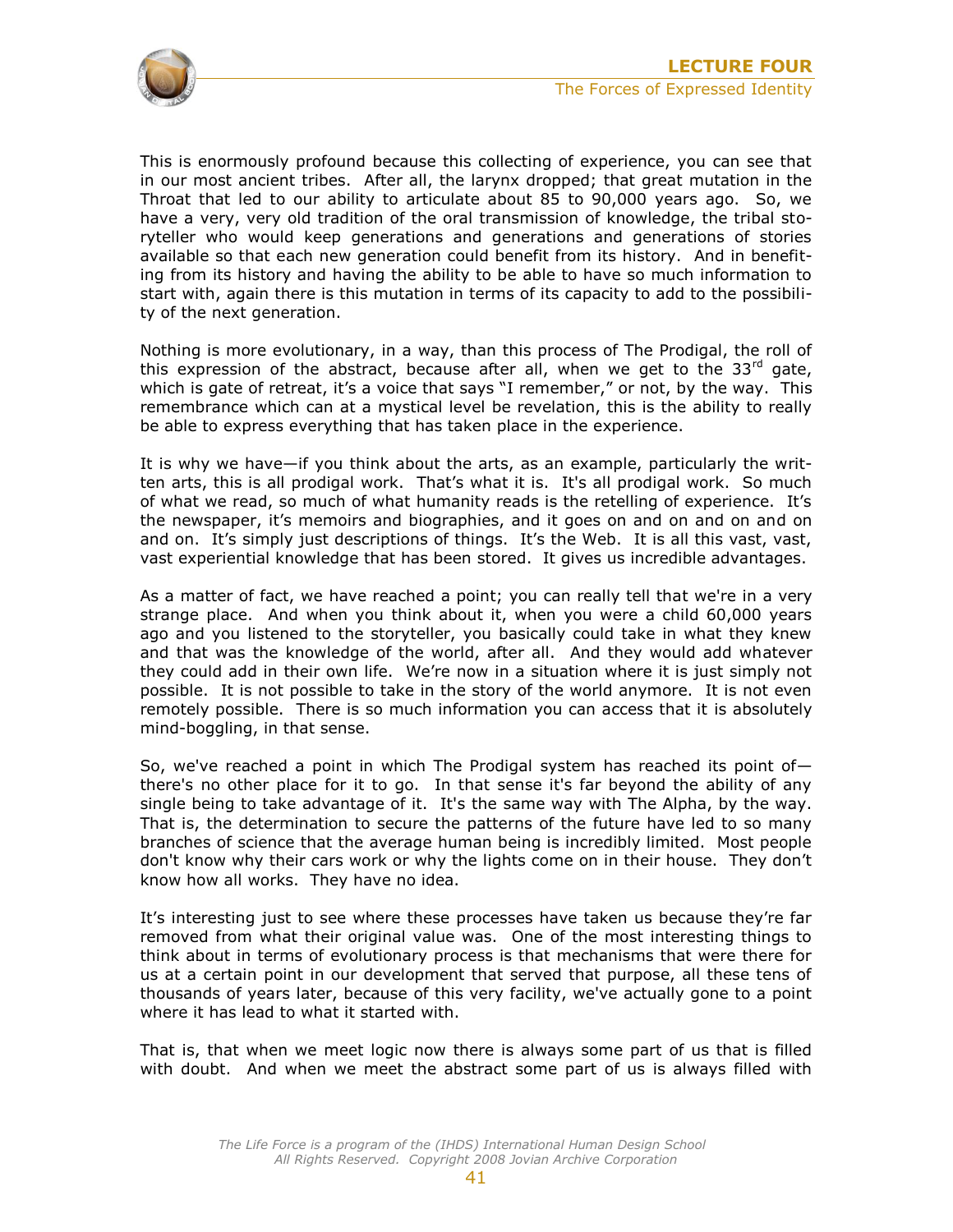

confusion. In other words, there is just so much out there that it's confusing to figure out what you need to know in this life. You all know that story. And there are so many patterns that will tell you exactly the opposite thing that you don't really know what to trust anymore.

It's just interesting to see. For me this is a prana. We're at the closing of a cycle and near the closing of an epoch. We are really at a point of deep transitioning in which we are moving away from our human fertility and moving towards something else. We are in decline as a species, even though we are, at this moment, where the power of our communicative impact and influence has never been greater. And yet, it's full of doubt and confusion.

#### <span id="page-15-0"></span>**Individuality Changes the Game**

There is always a spanner in the works. There's always something that throws things off, there is always something that gets in the way that can make things difficult. And of course, that's individuality. Over here we've got that Alpha with its patterns and *I'm going to look after you*. Here we have The Prodigal and *I've been there and I've not done that, let me tell you what it is like*. And these two live in Solomon's World—nothing new under the sun. This is the world. And The Alpha tries to make sure that it understands it as best as possible, and The Prodigal tries to live in it as best as possible, but it's their world. And then there's mutation, and mutation always changes everything. It changes the game.

#### <span id="page-15-1"></span>**8/1 The Role Model**

So, what we're dealing with here with the 8/1 is a role of unique expression. And

unique expression that is doing the best that it can to get your attention and change your perspective on the nature of the world. This is the  $8<sup>th</sup>$  gate and its voice says, "I know I can make a contribution, I know that I can make a contribution, I know that there is this way." And of course, that  $8<sup>th</sup>$  gate is going to stand up and it's going to say to you: follow me.

Many years ago I was first trying to layout channel knowledge, a longtime time ago. I used to tell a story about plane crash. You have a plane that takes off, oh let's say somewhere in Miami and it has engine failure and it manages to make a crash landing in a swamp.



Everybody survives, it's a nice story. Everybody survives, but there are minor injuries and they're lost and they're in the middle of the swamp and there are alligators and mosquitoes. And here we have these forces that are here to express the role.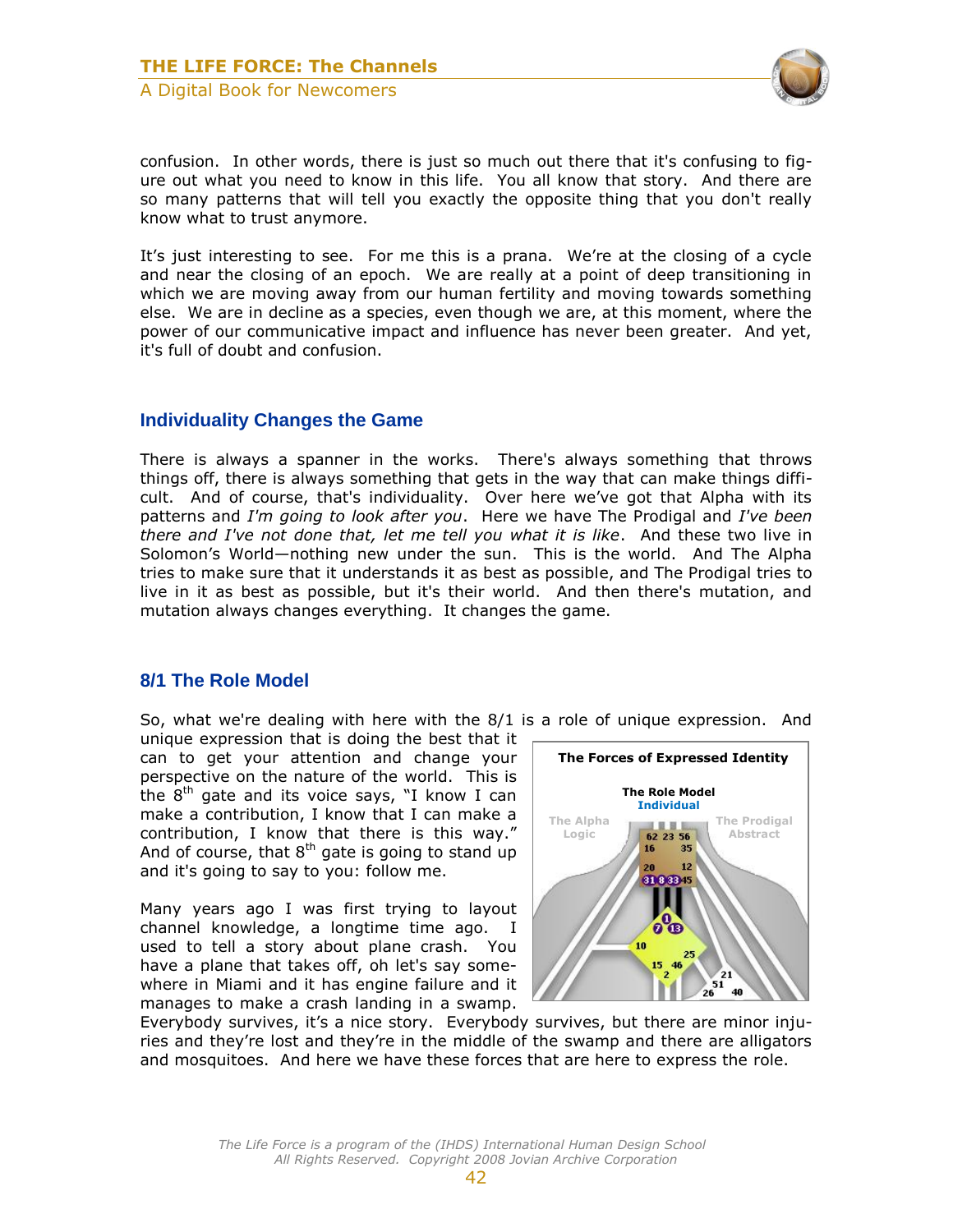

So, the first one, of course, is **The Alpha**, it's the first one. And The Alpha says, "Well, I was looking out the window and I saw that the plane took a strange angle.



And I was very curious about that and I took a look on my map and it seemed to me that something was wrong," and so forth and so on. There's The Alpha saying, "I think that we actually flew for about 17 minutes and we landed north northwest of where we took off, so, if we turn around in this direction, we'll all safely be able to go back home." That's The Alpha.

**The Prodigal** is just experiential. It's just experiential. So everything for The Prodigal is based on past experience. So, any one of those passengers who have been lost before, Boy Scouts, Girl Scouts or whatever the case may be, out they get with, "All right,

this is what we have to do. We need a glass of water and let's just head off and away we go; we'll survive."

And then of course, there's the 8/1. And it says, "I know how to get out of here," and it doesn't give you any reason. It doesn't do an Alpha logic. It doesn't do The Prodigal "Well, I've been in these situations before and I know how to handle things." No, no, the 8/1 just says, "I how to get out of there."

And because they cannot explain—well, The Alpha looks at them and says "Well, how do you know how to get out of here." The 8 says, "I have a feeling, I've got a hunch, I got an intuition," whatever the case may be. The Alpha looks at that and says to the people there, "He doesn't know what he's talking about. He's going to get lost out there and is going to get eaten by alligators. The future is frightening. And The Prodigal says, "Look, look, I know how to handle these things, I've been in these situations before." So, the 8 tries one more time, "I really do know." And then they turn around and they leave. They're a **Role Model**. They're an example. They're not going to follow The Alpha and they're not going to follow The Prodigal. They're going to go their way.

In that situation, the only person I would trust to get me out of there is the 8/1. It's the only one I would trust. So, you either follow them or not, because they will not, like The Alpha or The Prodigal, try to convince you, because after all, these are social, they are sharing, they're communicative. They're going to give you all the reasons and they're going to give you all the explanations. And The Prodigal is going to give you an education on snakebites and how to avoid alligators and how to find your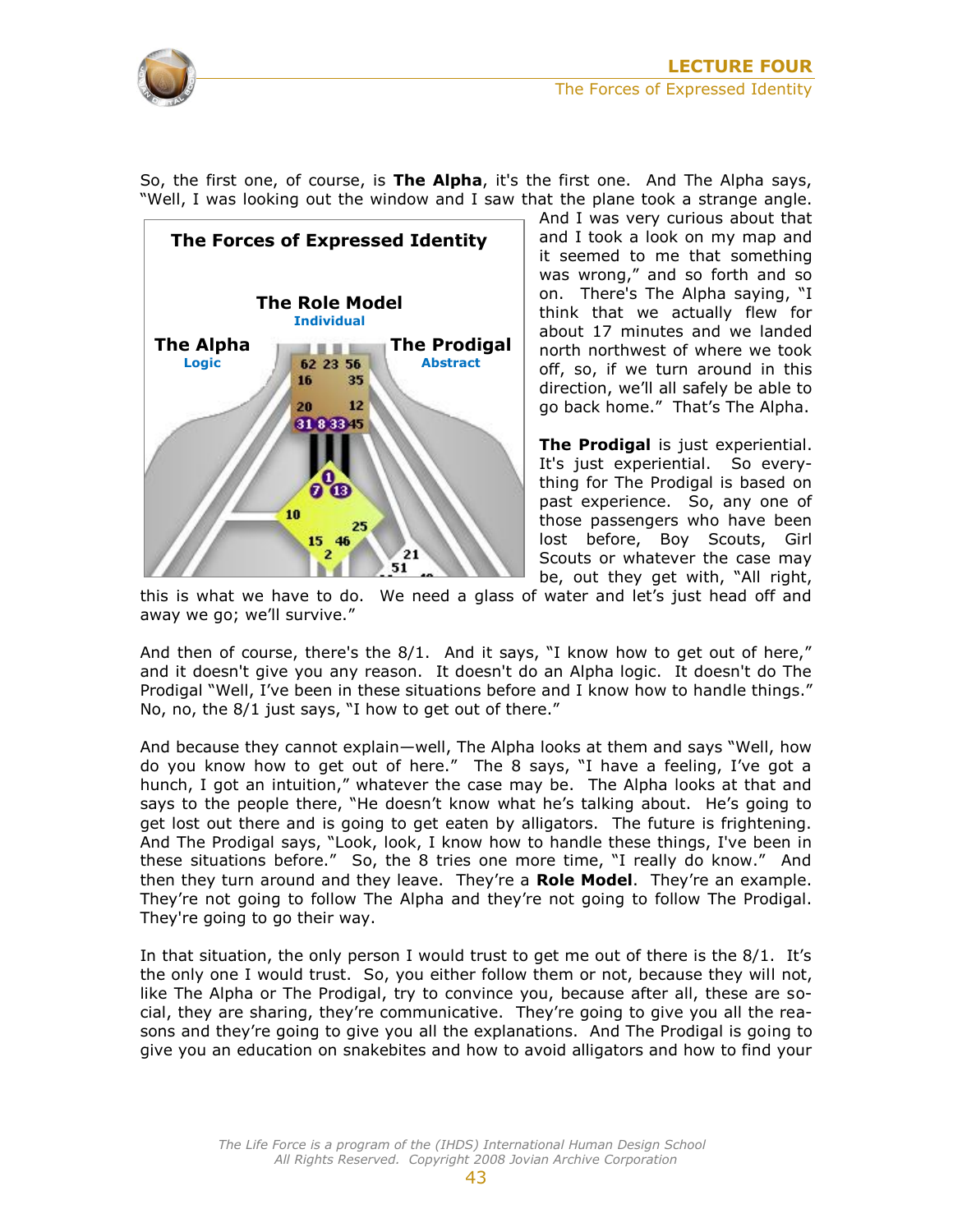

way in the forest. They've done all those things before. They're all going to go through these long explanations.

Remember that all of them are trying to be the model. It's a classic situation because all of them are being driven to be that model. Remember that these models, whether they are collective or individual, these models are there to guarantee the survival of the group. That's what they're all about. They're there to be able to master the material plane. And so in this situation, what you get is that competition. You've seen those things. You have movies like that, these disaster movies. You get these kinds of things played out.

The dilemma for the Role Model, the dilemma for the individual, is that they are not social so they don't have this capacity to be able to reach out in the social sense, nor do they have the same linguistic direction because they're not designed to share. In fact they are designed to empower and not be influenced. They don't go through discussions. Their thing is: I know. I just know; I know, I know, I know, and that's all they can give you. And of course, it's their deep limitation, because this is what makes it so difficult for them to be able to have their impact, to be able to empower in that situation.

If those three forces in that situation, one after the other, stand up in front of the group and make their presentation, you're going to have a whole bunch of them that will follow The Alpha and you'll have another whole bunch of them that will follow The Prodigal and you'll have a couple, just a few of them, that will follow that Role Model, because this is the way it works.

#### <span id="page-17-0"></span>**The Individual Brings Mutation**

It's only when the individual Role Model actually establishes the viability of their knowing that ultimately that can become something that will influence the collective, and only secondarily. The collective will just have to accept it; it will have to accept whatever the results are. Remember that the individual brings mutation; mutation changes the rules. The Role Model changes the rules. The collective wants to tell you why. It wants to get your vote. I don't want to get your vote; I just want to make my contribution. That's very different. I'm forced in this situation; I'm going to make my contribution. I know how to get out of here. You either follow me or not, the hell with you.

Obviously, they don't get a lot in the majority that goes with them until they establish the viability. If The Role Model leaves with a couple of people and a day later the rescuers come because The Role Model sent them and told them how to find the plane, then everybody there is sort of—aha. And it's only then that it is respected. And it's only afterwards The Prodigal will go up to The Role Model and say, "Which way did you go? How did you know which way to go? And try to figure out what it is in order to make it part of the story. And by the way, that Prodigal will love to tell that story. They will make it part of the collective. This is the way in which mutation gets incorporated into the collective and stops being isolated and begins to transform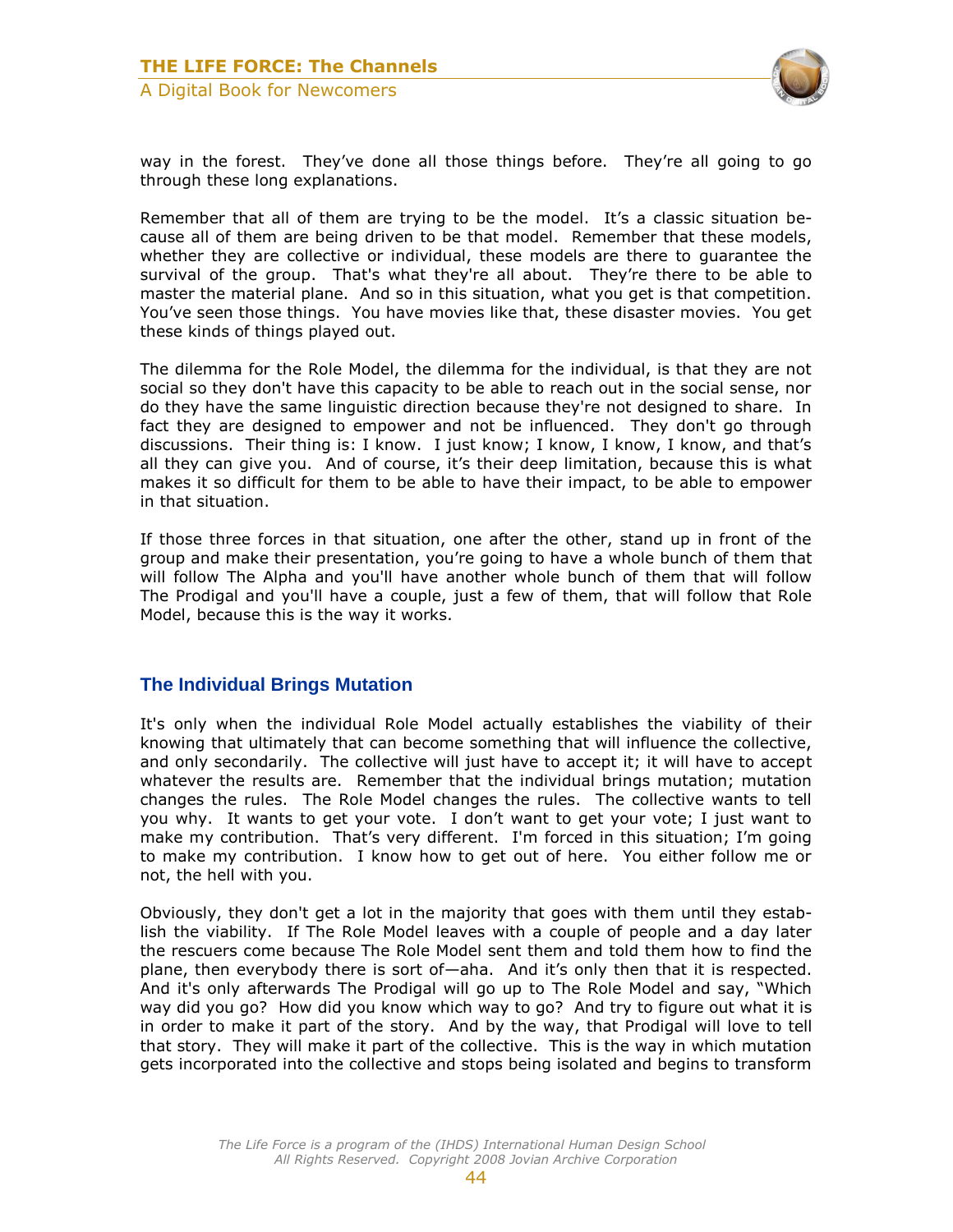

the way in which the collective is going to look at things, both from the logic side and the abstract side.

#### **Honest Communication**

It's thinking about words and language. We tend to be incredibly blasé about this unique power of communication that we're endowed with. But the moment you can truly take in the power here, what this really represents, how it touches everyone, is to understand how aware you have to be of what you say. One of the great dilemmas that we have is that so much of what is said is without truth. It's the dilemma the not-self, it's the way in which the mind, when it's controlling the life, never really communicates honestly; it can't afford to. It's at risk when it does that. It's trying to control things and manipulate things so it doesn't communicate honestly.

And it means that these forces, these models, these are the models that are influencing the coming generation, each generation. There is a lack of legitimate communication. And it means that every time you're opening up your mouth, the power that is there in you, The Alpha in you or The Prodigal in you or The Role Model in you, that if it's not correct, that is something you're putting out that somebody else is taking in.

For me, I suppose the great ideal is that—I've spent most of my life living in a kind of intellectual isolation. This has not been a life in which I have often had human beings that I could really communicate with. And what I mean by that is Outer Authority. That is, the purity of expression, unique expression. Most people repeat things that are part of the homogenized, conceptualized process and they just repeat what they are trained to think and see. The beauty of the knowledge, the beauty of Human Design is that through Strategy and Authority you slowly begin this process of disengaging your personality from the delusion and dysfunction of trying to be in control of your life. Your mind has no business being in control of your life.

And it's only when you begin to disengaging in that way, it's only then that the possibility of your conceptual power and the possibility of your Outer Authority can be expressed in a way that there is a new model that is established. Something that is essential for all of us is to transform the level of communication.

Every year here in Ibiza we have the annual Ibiza Event and for me what distinguishes it from any other kind of gathering is the communication. It's different. And it's different because it's rooted in human beings being accepted for what they are which means they are given "the right to express themselves freely." It is a very different kind of communication and one that is very special.

It's still immature. It has a long way to go in the sense that the human beings involved are beings who have had to go through deconditioning. It's not like what communication will be for children in the future who are raised according to their design and the way in which they will be able to express their Outer Authority to those around them, to their friends, to whomever. For me it is really the opening up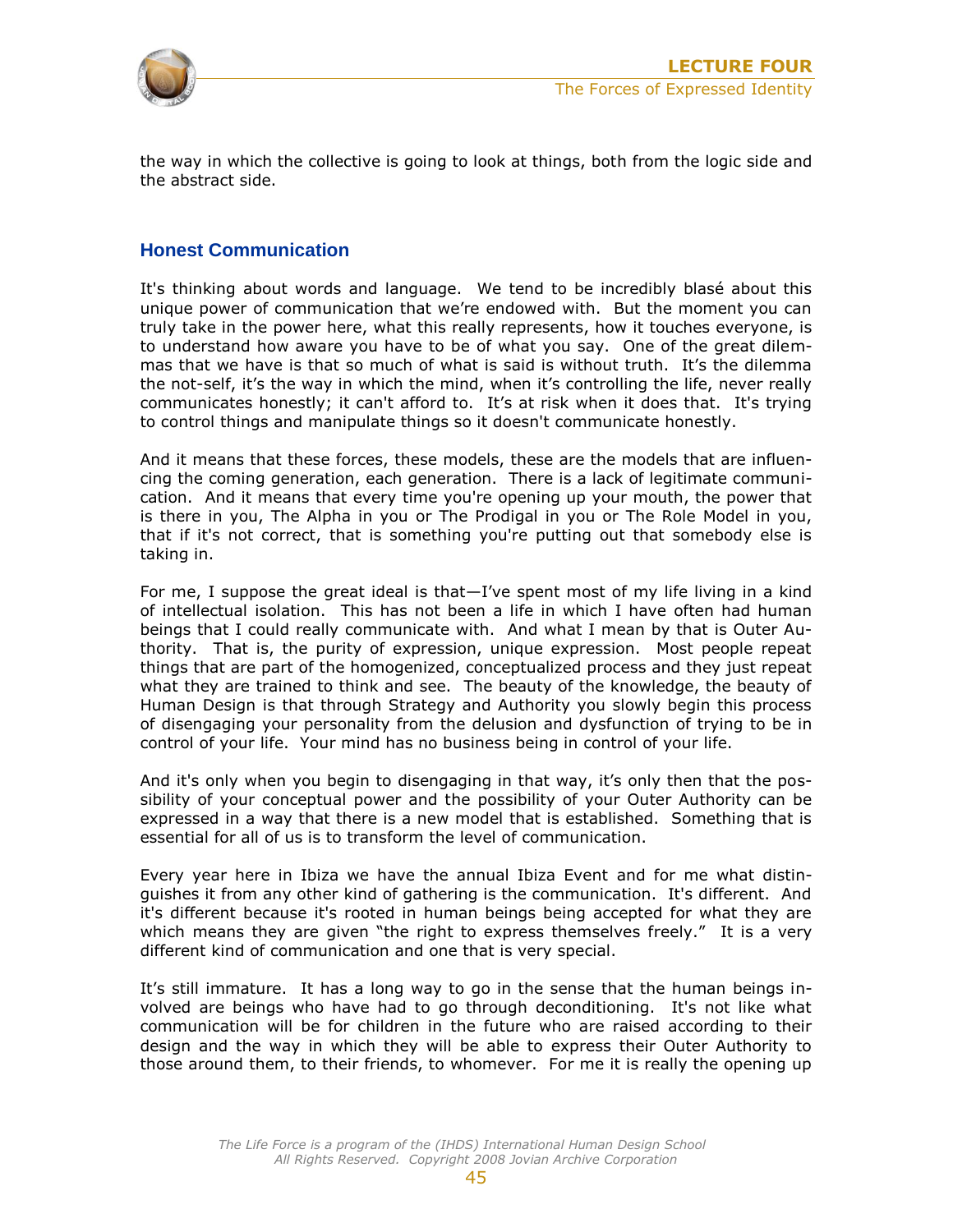

of the possibility of a new and very profound intimacy. The intimacy of being able to connect to somebody's—I was going to say soul; the personality crystal is the eternal mechanism. That is, to be able to communicate passenger to passenger. This ultimately is what's possible for us which transforms the nature of our communication. It's time, because in fact the very nature of the world that we live in and it's homogenization has transformed these roles into dysfunction where there is only doubt and confusion and the potential of madness.

So, as always, the journey begins with the first step and the first step is honoring your Inner Authority. Only then can you challenge the mind. Only then can you begin this process of finding the power in you to truly express a new model, a new model that is unique. It's not even new; it's just unique. It's just you.

Anyway, to all of you, you take care. Enjoy the movie, and until next time, bye for now.

 $\sim$ 

**Next month***: The Tantric Forces*